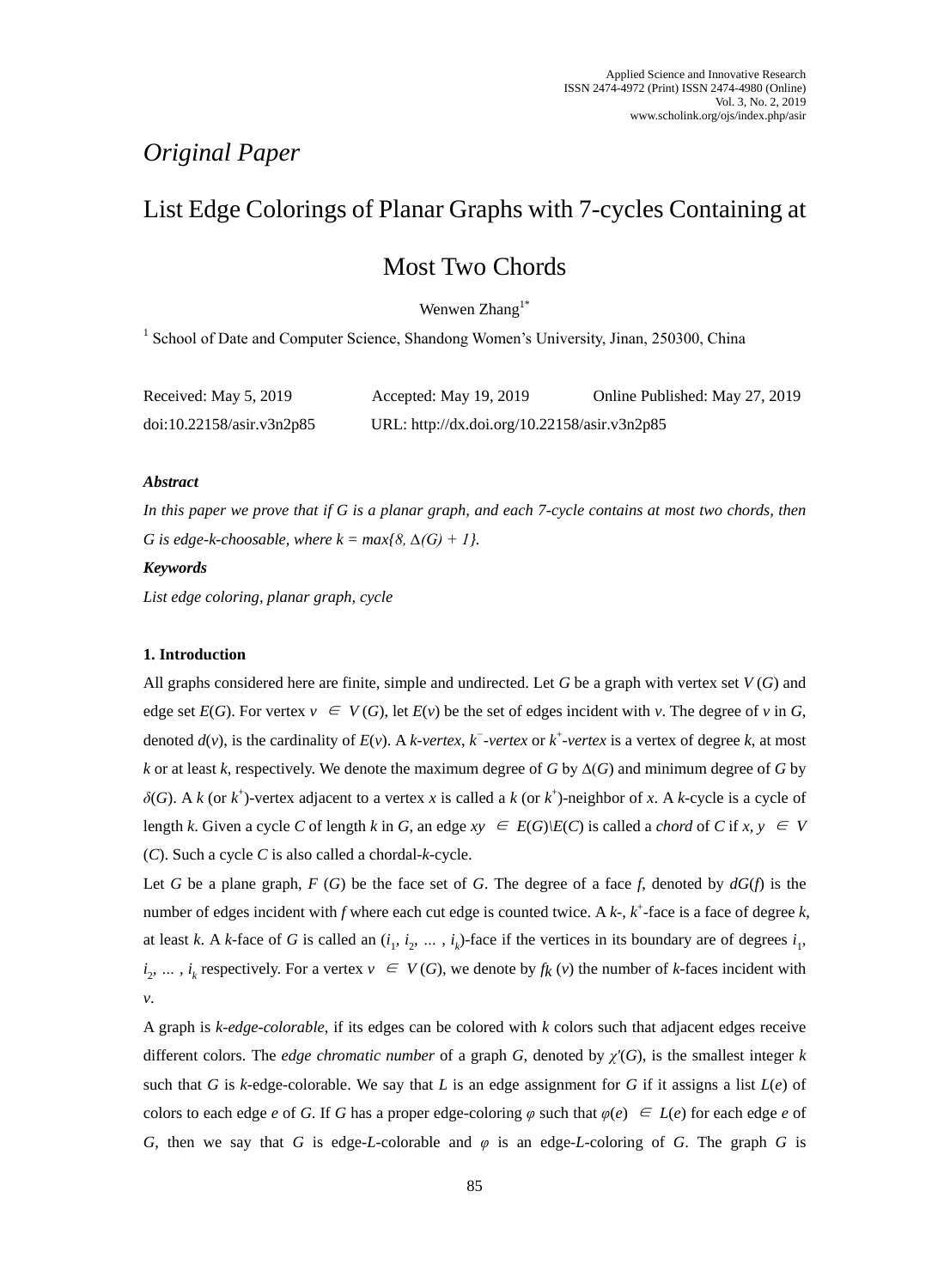edge-*k*-choosable if it is edge-*L*-colorable for every edge assignment *L* satisfying  $|L(e)| \geq k$  for each edge  $e \in E(G)$ , where *k* is a positive integer. The list-edge-chromatic-number  $\chi'_{L}(G)$  of *G* is the smallest *k* such that *G* is edge-*k*-choosable.

List edge coloring was introduced by Vizing (Haggkvist & Chetwynd, 1992), later Bollobas and Harris (1985). They posed the following conjecture which is called the List Coloring Conjecture.

**Conjecture 1.** For any multigraph G,  $\chi'_{L}(G) = \chi'(G)$ .

Conjecture 1 was verified for some special classes of graphs, including bipartite multigraphs (Galvin, 1995), complete graphs of odd order (Haggkvist & Janssen, 1997), multicircuits (Woodall, 1999), graphs with  $\Delta(G) \geq 12$  which can be embedded in a surface of non-negative characteristic (Borodin, Kostochka, & Woodall, 1997), and outer planar graphs (Wang & Lih, 2001). Vizing (see Kostochka, 1992) proposed a weaker conjecture as follows.

**Conjecture 2.** *Every graph G is edge-*( $\Delta(G) + 1$ *)-choosable.* 

Harris (n.d.) proved that  $\chi'_{L}(G) \leq 2\Delta(G) - 2$  if *G* is a graph with  $\Delta(G) \geq 3$ . This implies Conjecture 2 for the case  $\Delta(G) = 3$ . Juvan et al. (1999) settled the case for  $\Delta(G) = 4$ . Conjecture 2 was verified for some special classes of graphs, including complete graphs (Haggkvist & Janssen, 1997), graphs with girth at least 8∆(ln ∆ + 1*.*1) (Haggkvist & Chetwynd, 1992), planar graphs with ∆ *≥* 8 (Bonamy, 2015). For planar graphs with some local conditions, see Hou, Liu and Cai (2009), Ma, Wang, Cai and Zhang (2011), Wang and Wu (2018).

Ca, Ge, Zhang and Liu (2011) proved that if *G* is a planar graph without chordal 7-cycles, then *G* is edge-*k*-choosable, where  $k = \max\{8, \Delta(G) + 1\}$ . In this paper, we will extend this result to planar graphs in which all 7-cycles contain at most two chords and get the following theorem.

**Theorem 3.** *Let G be a planar graph in which each* 7*-cycle contains at most two chords. Then G is edge-k-choosable, where k* = max $\{8, \Delta(G) + 1\}$ *.* 

#### **2. Structural Properties of Planar Graphs with 7-Cycles Containing at Most Two Chords**

**Lemma 4.** *Let G be a planar graph in which each* 7*-cycle contains at most two chords. Then at least one of the following holds.*

(1) *G* has an edge uv with  $d(u) + d(v)$  ≤ max{9, ∆(*G*) + 2};

(2) *G* has an even cycle  $C = v_1v_2...v_{2n}v_1$  *with*  $d(v_1) = d(v_3) = ... = d(v_{2n-1}) = 3$ .

*Proof.* Since every planar graph with maximum degree  $\Delta(G) \geq 8$  has chromatic index  $\Delta(G)+1$  (see Bonamy, 2015), we assume that  $\Delta(G) \le 7$  in the following proof. Suppose that *G* is a minimum counterexample to Lemma 4 in terms of the sums of the number of vertices and edges. It is obvious that *G* is connected. By the choice of *G*, we have there observations.

(a) By the assumption, for any edge  $uv$ ,  $d(u) + d(v) \ge \max\{10, \Delta(G) + 3\}$  since (1) does not hold. So  $\delta$ (*G*)  $\geq$  3 and all 3-vertices must be adjacent to maximum degree vertices. Besides, any 4-vertex is only adjacent to vertices of degree at least  $\Delta(G)$  – 1.

(b) Since *G* contains no 7-cycles with three chords, so for any  $6^+$ -vertex  $v \in V(G)$ , *v* is not incident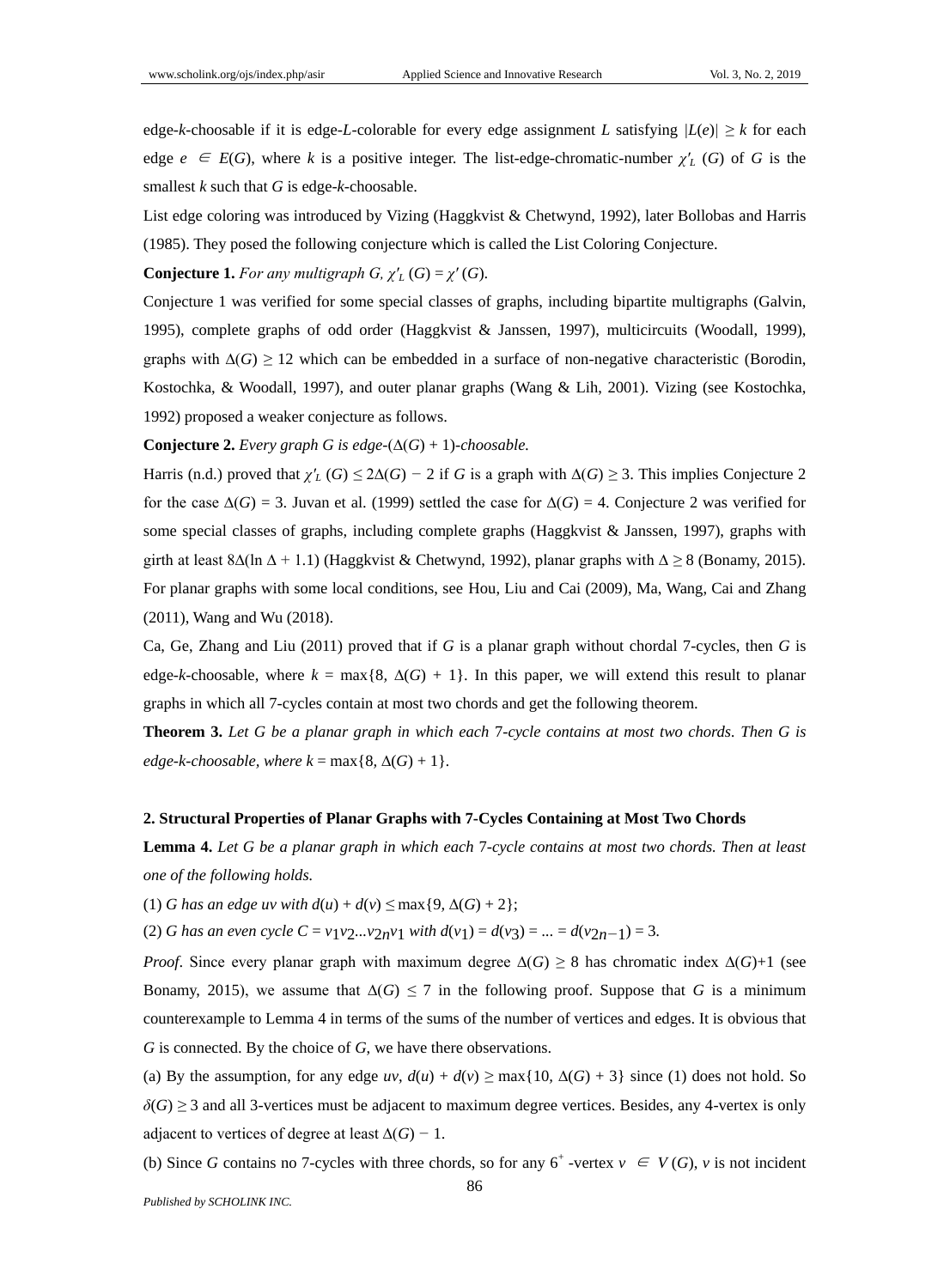with five 3-faces  $f_1$ ,  $f_2$ ,  $f_3$ ,  $f_4$ ,  $f_5$  such that  $f_i$  and  $f_i + 1$  are adjacent for all  $i = 1, 2, 3, 4$ . Then  $f_3(v) \le$  $\left[\frac{4}{5}\right]$  $\frac{d}{b}d(v)$ ].

(c) Let  $G_3$  be the subgraph induced by the edges incident with all 3-vertices of *G*. Then  $G_3$  is a forest and it contains a bipartite subgraph  $G' = (V_1, V_2)$  with two partite sets  $V_1$  and  $V_2$ , such that  $d_G'(v) = 2$  for each vertex  $v \in V_1$  and  $d_G' (v) = 1$  for each vertex  $v \in V_2$ . If  $uv \in G'$  and  $d_G(u) = 3$ , then v is called a 3-master of u and u is called a dependent of v. Note that every 3-vertex has exactly two 3-masters and each  $7^+$ -vertex can be the 3-master of at most one 3-vertex.

Next we show that (c) is true. By (a), any two 3-vertices are not adjacent, that is,  $G_3$  does not contain odd cycles. Thus  $G_3$  is a bipartite graph with partite sets  $V_1$ ,  $V_2$ , so that  $V(G) = V_1 \cup V_2$  and for each vertex  $v \in V_1$ ,  $d_G(v) = 3$ ; for each vertex  $v \in V_2$ ,  $d_G(v) = \Delta$ . Since *G* does not satisfy (2),  $G_3$  contains no even cycles. So  $G_3$  is a forest. For any component of  $G_3$ , we select a vertex *u* with  $d_G(u) = 3$  as the root of the tree. Thus, every 3-vertex has exactly two children. We obtain *G'* by letting  $V_2 = \{v : v \text{ is a }$ child of a 3-vertex} and  $E(G') = \{uv : u \text{ is } 3\text{-vertex and } v \text{ is a child of } u\}$ . So (c) holds.

Since *G* has properties (a), and *G* contains no 7-cycles with three chords. Suppose that *v* is a 5-vertex in *G*. Then we can get the following observations easily:

(O1) If  $f_3(v) = 4$  and  $f_4(v) = 1$  (as in Figure 1), then  $f_5^+(v_1) \ge 2$ ;

(O2) If  $f_3(v) = 5$  and  $f_4(v) = 1$ , then for any neighbor *x* of  $v, f_5 + (x) \ge 2$ .

Suppose that *G* is embedded in the plane. By Euler's formula  $\frac{V(G)}{-E(G) + F(G)} = 2$ , we have

$$
\sum_{x \in V(G)} (d(x) - 4) + \sum_{x \in F(G)} (d(x) - 4) = -8 < 0
$$

We define *ch* to be the initial charge. Let  $ch(x) = d(x) - 4$  for each  $x \in V \cup F$ . So  $\sum_{x \in V \cup F} ch(x)$ 0. Then we apply the following rules to redistribute the initial charge that leads to a new charge  $ch'(x)$ to each  $x \in V \cup F$ . Since our rules only move charges around, and do not affect the sum. If we can show that  $ch'(x) \ge 0$  for each *x*, then we get an obvious contradiction,  $0 \le \sum_{x \in V \cup F} ch'(x) =$  $\sum_{x \in V \cup F} ch(x) < 0$ . which completes our proof.



**Figure 1. Black Vertices do not Have Neighbors Other than Presented in the Picture, White Vertices can be Adjacent to Some Other Vertices**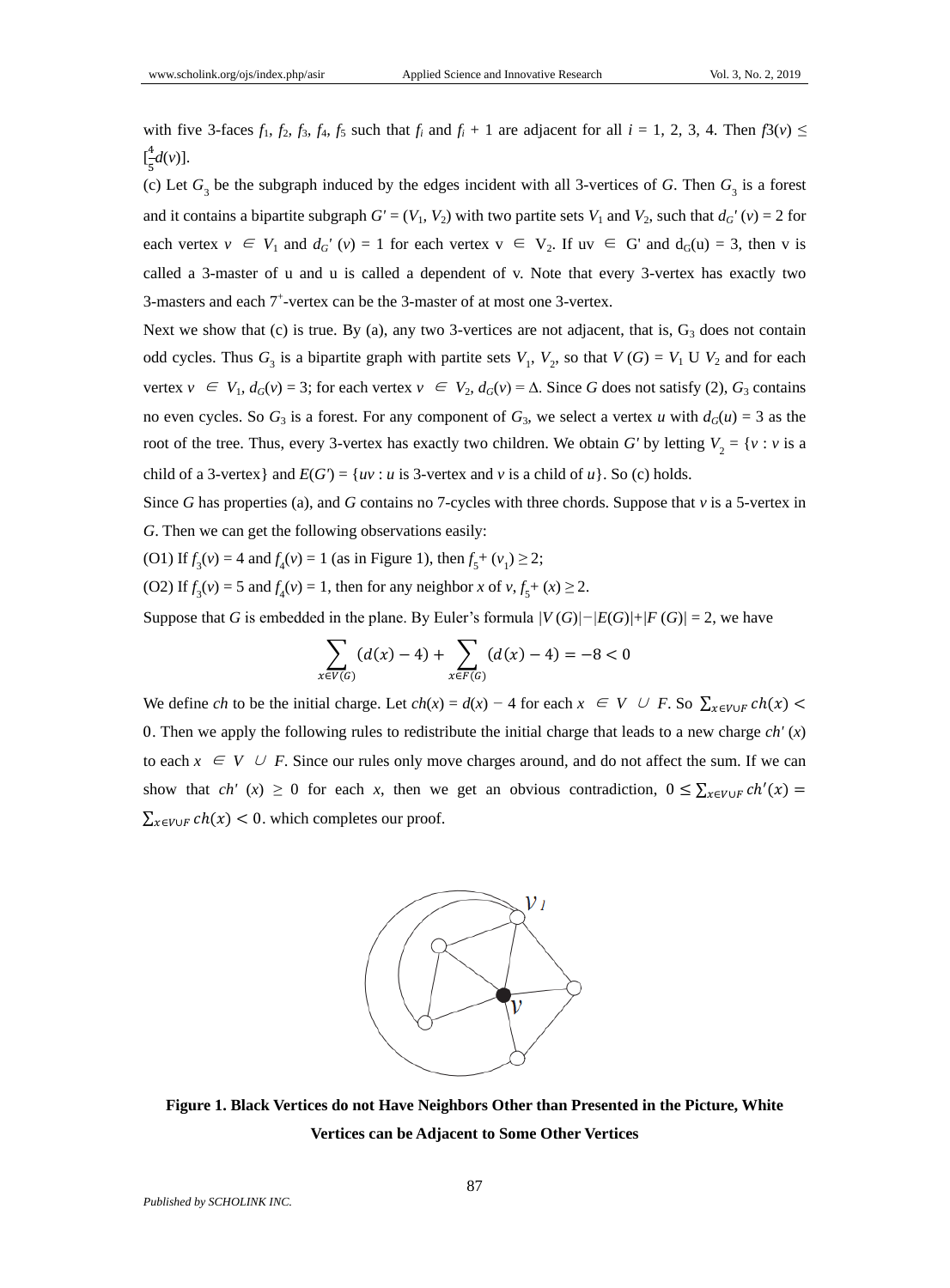The discharging rules are defined as follows.

**R1.** Every 3-vertex receives  $\frac{1}{2}$  from each of its two 3-masters.

**R2.** Let *f* be a 3-face *uvw* and assume that  $d(u) \leq d(v) \leq d(w)$ .

**R2.1** If  $d(u) = 3$  or 4, then *f* receives  $\frac{1}{2}$  from *v* and *w* respectively;

**R2.2** If  $d(u) \ge 5$ , then *f* receives  $\frac{1}{3}$  from *u*, *v* and *w* respectively.

**R3.** Let *f* be a 5<sup>+</sup>-face and *t* the number of 5-vertices satisfying  $f_3(v) = 4$  on *f*.

**R3.1** If *t* = 0, then every of vertices incident with *f* receives  $\frac{d(f)-4}{d(f)}$  from *f*;

**R3.2** Otherwise  $t \geq 1$ . Suppose v is such a vertex, then the every of remaining vertices incident

with *f* receives  $\frac{d(f)-4}{d(f)-2}$  from *f* besides its two neighbors on *f*.

**R4.** Let *v* be a 5-vertex.

**R4.1** If  $f_3(v) = 4$  and  $f_4(v) = 1$  (as in Figure 1), then *v* receives at least  $\frac{1}{3}$  from *w* by (O1);

**R4.2** If  $f_3(v) = 5$ , then *v* receives  $\frac{1}{5}$  from each of the neighbors by (O2).

Now, let's begin to check  $ch'(x) \ge 0$  for all  $x \in V \cup F$ . Let  $f \in F(G)$ . Then  $d(f) \ge 3$ . If  $d(f) = 3$ , then  $ch'(f) = ch(f) + min\{2 \times \frac{1}{2}\}$  $\frac{1}{2}$ ,  $3 \times \frac{1}{3}$  $\frac{1}{3}$ } = 0 by R2. If *d*(*f*) = 4, then *ch'*(*f*) = *ch*(*f*) =0. If *d*(*f*) ≥ 5, then *ch'*(*f*) ≥

$$
ch(f) - \frac{d(f) - 4}{d(f)} \times d(f) = 0 \text{ or } ch'(f) \ge ch(f) - \frac{d(f) - 4}{d(f) - 2} \times (d(f) - 2) = 0 \text{ by R3}.
$$

Let  $v \in V(G)$ . Then  $d(v) \ge 3$ . If  $d(v) = 3$ , then *v* is exactly adjacent to two 3-masters, so  $ch'(v) = ch(v)$ 

$$
+ 2 \times \frac{1}{2} = 0
$$
 by R1. If  $d(v) = 4$ , then  $ch'(v) \ge 0 + \min\{0, \frac{d(f)-4}{d(f)-2}, \frac{d(f)-4}{d(f)}\} = 0$  by R3.

In the following we check the cases that  $d(v) = 5$ , 6, 7.

**Case 1.** Let *v* be a 5-vertex. Then  $ch(v) = 1$  and all neighbors of 5-vertex should be 5<sup>+</sup>-vertices by (a). If  $f_3(v) = 5$ , then *v* receives  $\frac{1}{5}$  by R4.2. So  $ch'(v) \ge 1+5 \times \frac{1}{5}$  $\frac{1}{5}$   $-5 \times \frac{1}{3}$  $\frac{1}{3} = \frac{1}{3}$  $\frac{1}{3}$  > 0 by R2. Suppose that  $f_3(v)$  = 4. If the remaining face is a 4-face (as Figure 1), then  $ch'(v) \geq 1 - 4 \times \frac{1}{2}$  $\frac{1}{3} + \frac{1}{3}$  $\frac{1}{3}$  = 0 by R2 and R4.1;

otherwise the remaining face is a 5<sup>+</sup>-face. Then *v* receives  $\frac{d(f)-4}{d(f)-2} \ge \frac{1}{3}$  $\frac{1}{3}$  from the 5<sup>+</sup>-face by R3.2. So

$$
ch'(v) \ge 1 - 4 \times \frac{1}{3} + \frac{d(f) - 4}{d(f) - 2} \ge 0
$$
 by R2 and R3.2.

If  $f_3(v) \leq 3$ , then *v* may send some charge to its 5-neighbors. So there are two subcases.

**Subcase 2.1** *v* sends no charge to some 5-neighbor.

Then  $ch'(v) \geq 1 - 3 \times \frac{1}{2}$  $\frac{1}{3} = 0$  by R2.

**Subcase 2.2** *v* sends some charge to some 5-neighbor.

Suppose that *v* is adjacent to a 5-vertex *w* such that  $f_3(w) = 4$  and  $f_4(w) = 1$  (as in Figure 1), then  $f_3(v) \leq$  $2, f_4(v) = 1$  and  $f_5+(v) = 2$ . So  $ch'(v) \ge 1 - 2 \times \frac{1}{2}$  $\frac{1}{3} - \frac{1}{3}$  $\frac{1}{3}$  = 0 by R2 and R4.1.

Suppose that *v* is adjacent to a 5-vertex *w* such that  $f_3(w) = 5$ . Then  $f_3(v) \le 3$ ,  $f_5+(v) \ge 2$  and each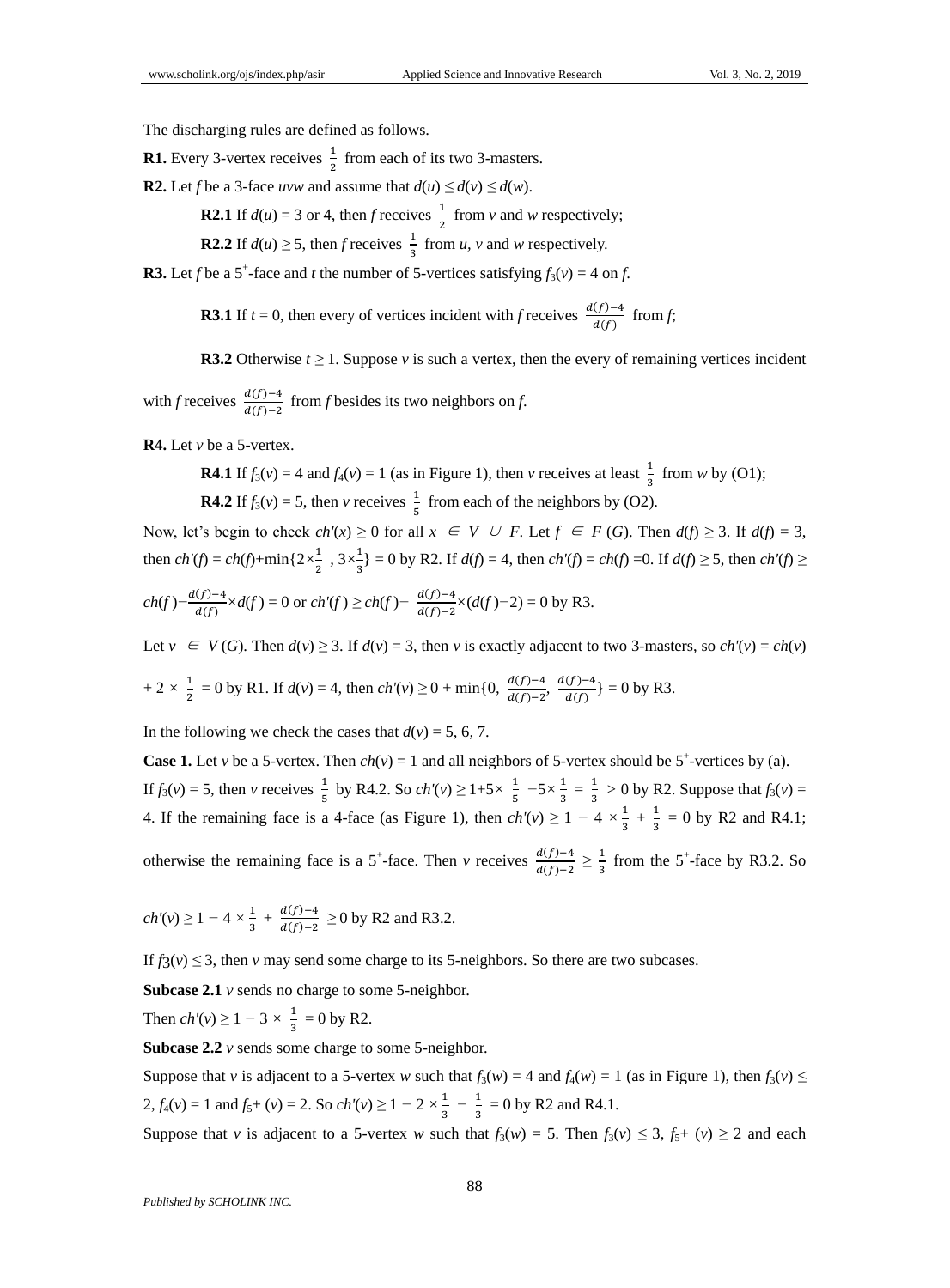5<sup>+</sup>-face sends at least  $\frac{1}{5}$  to *v* by R3. So *ch'*(*v*)  $\geq$  1 + 2  $\times \frac{1}{5}$  $\frac{1}{5}$  – 3  $\times \frac{1}{3}$  $\frac{1}{3} - \frac{1}{5}$  $\frac{1}{5} = \frac{1}{5}$  $\frac{1}{5} > 0$  by R2 and R4.2. **Case 2.** Let *v* be a 6-vertex. Then  $ch(v) = 2$ ,  $f_3(v) \le 4$  by (b).

If *v* is not adjacent to a 5-vertex *w* such that  $f_3(w) = 4$  and  $f_4(w) = 1$  or  $f_3(w) = 5$ , then *v* sends no charge to its 5-neighbors, so  $ch'(v) \ge 2 - 4 \times \max\{\frac{1}{2}\}$  $\frac{1}{3}$ ,  $\frac{1}{2}$  $\frac{1}{2}$  = 0 by R3.

Suppose that *v* is adjacent to a 5-vertex *w* such that  $f_3(w) = 4$  and  $f_4(w) = 1$  (as in Figure 1). Note that *v* is adjacent to only one such vertex *w* because each 7-cycle contains at most two chords in *G*. Then  $f_3(v)$  $\leq$  3, *f*<sub>4</sub>(*v*) = 1 and *f*<sub>5</sub>+ (*v*) = 2. So *ch'*(*v*) ≥ 2 − 3  $\times\frac{1}{2}$  $\frac{1}{2} - \frac{1}{3}$  $\frac{1}{3} = \frac{1}{6}$  $\frac{1}{6} > 0$  by R2 and R4.1.

Suppose that *v* is adjacent to a 5-vertex *w* such that  $f_3(w) = 5$ . Note that *v* may be adjacent to two such vertices. Then  $f_3(v) \leq 4$  and  $f_5+(v) \geq 2$ . So  $ch'(v) \geq 2+2\times\frac{1}{5}$  $rac{1}{5}$   $-2 \times \frac{1}{3}$  $\frac{1}{3}$   $-2 \times \frac{1}{2}$  $rac{1}{2}$   $-2 \times \frac{1}{3}$  $\frac{1}{3} = \frac{1}{1!}$  $\frac{1}{15} > 0$  by R2, R3.1 and R4.2.

**Case 3.** Let *v* be a 7-vertex. Then  $ch(v) = 3, f_3(v) \le 5$  by (b).

If *v* is not adjacent to a 5-vertex *w* such that  $f_3(w) = 4$  and  $f_4(w) = 1$  or  $f_3(w) = 5$ , then *v* sends no charge to its 5-neighbors, so  $ch'(v) \ge 3 - 5 \times \max\{\frac{1}{2}\}$  $\frac{1}{3}$ ,  $\frac{1}{2}$  $\frac{1}{2}$ } -  $\frac{1}{2}$  $\frac{1}{2}$  = 0 by R1 and R2.

Suppose that *v* is adjacent to a 5-vertex *w* such that  $f_3(w) = 4$  and  $f_4(w) = 1$  (as in Figure 1). Now  $f_3(v) \le$ 4 and *v* is adjacent to at most two such vertices because each 7-cycle contains at most two chords in *G*. So *ch'*(*v*) ≥ 3 − 2  $\times\frac{1}{2}$  $\frac{1}{2}$  – 2  $\times\frac{1}{3}$  $\frac{1}{3} - \frac{1}{2}$  $\frac{1}{2}$  – 2  $\times\frac{1}{3}$  $\frac{1}{3} = \frac{1}{6}$  $\frac{1}{6} > 0$  by R1, R2 and R4.1.

5 Suppose that *v* is adjacent to a 5-vertex *w* such that  $f_3(w) = 5$ . Note that *v* may be adjacent to two such vertices. Then  $f_3(v) \le 5$  and  $f_5+(v) \ge 2$ . So  $ch'(v) \ge 3 + 2 \times \frac{1}{5}$  $\frac{1}{5}$  – 2  $\times\frac{1}{3}$  $\frac{1}{3}$  – 3  $\times \frac{1}{2}$  $\frac{1}{2} - \frac{1}{2}$  $\frac{1}{2}$  – 2  $\times \frac{1}{3}$  $\frac{1}{3} = \frac{1}{1!}$  $\frac{1}{15} > 0$  by R1, R2, R3.1 and R4.2.

### **3. Proof of Theorem 3**

*Proof.* The proof is carried out by contradiction. Suppose that *G* is a counterexample to our theorem with the minimum number of edges and *G* is any planar graph in which every 7-cycle contains at most two chords. Then there is an edge assignment *L* with  $|L(e)| \geq k$  for all  $e \in E(G)$ , where  $k = \max\{8, \min\{k\}$ ∆(*G*) + 1}, such that *G* is not edge-*L*-colorable. By Lemma 4, we consider two cases as follows.

**Case 1.** *G* contains an edge *uv* with  $d(u) + d(v) \leq \max\{9, \Delta(G) + 2\}$ . Consider the graph  $G' = G - uv$ . By inductive hypothesis, *G* has an edge-*L*- coloring  $\varphi$ , where *L* is an edge assignment with  $|L(e)| \geq k$  for all  $e \in E(G')$  and  $k = \max\{8, \Delta(G') + 1\}$ . Since there exist at most max $\{7, \Delta(G)\}$  edges adjacent in G to *uv* and  $|L(uv)| \ge \max\{8, \Delta(G) + 1\}$ , we can color *uv* with some color from  $L(uv)$  that was not used by *φ* on the edges adjacent to *uv*. It is easy to see that the resulting coloring is an edge-*L*-coloring of *G*.

**Case 2.** G contains an even cycle  $c = v_1v_2...v_{2n}v_1$  with  $d(v_1) = d(v_2) = ... = d(v_{2n}-1) = 3$ . Let G' be the subgraph of *G* obtained by deleting the edges of *C*. By inductive hypothesis, *G'* has an edge-*L*-coloring *φ*, where *L* is an edge assignment with  $|L(e)| \geq k$  for all *e* ∈ *E*(*G*) and  $k = max\{8, \Delta(G) + 1\}$ . Define a new edge assignment *L'* (*e*) of *C* such that *L'* (*e*) = *L*(*e*)  $\setminus \{ \varphi(e') | e' \in E(G') \}$  is adjacent to *e* in *G*} for each  $e \in E(C)$ . It is easy to see that  $|L'(e)| \ge 2$  for each  $e \in E(C)$ . It follows from Erdős et al. (1979) that an even cycle is edge-2-choosable (since an even cycle is also a bipartite graph). So *C* is edge-*L*-colorable and it follows that *G* is edge-*L*-colorable. This completes the proof of Theorem 3.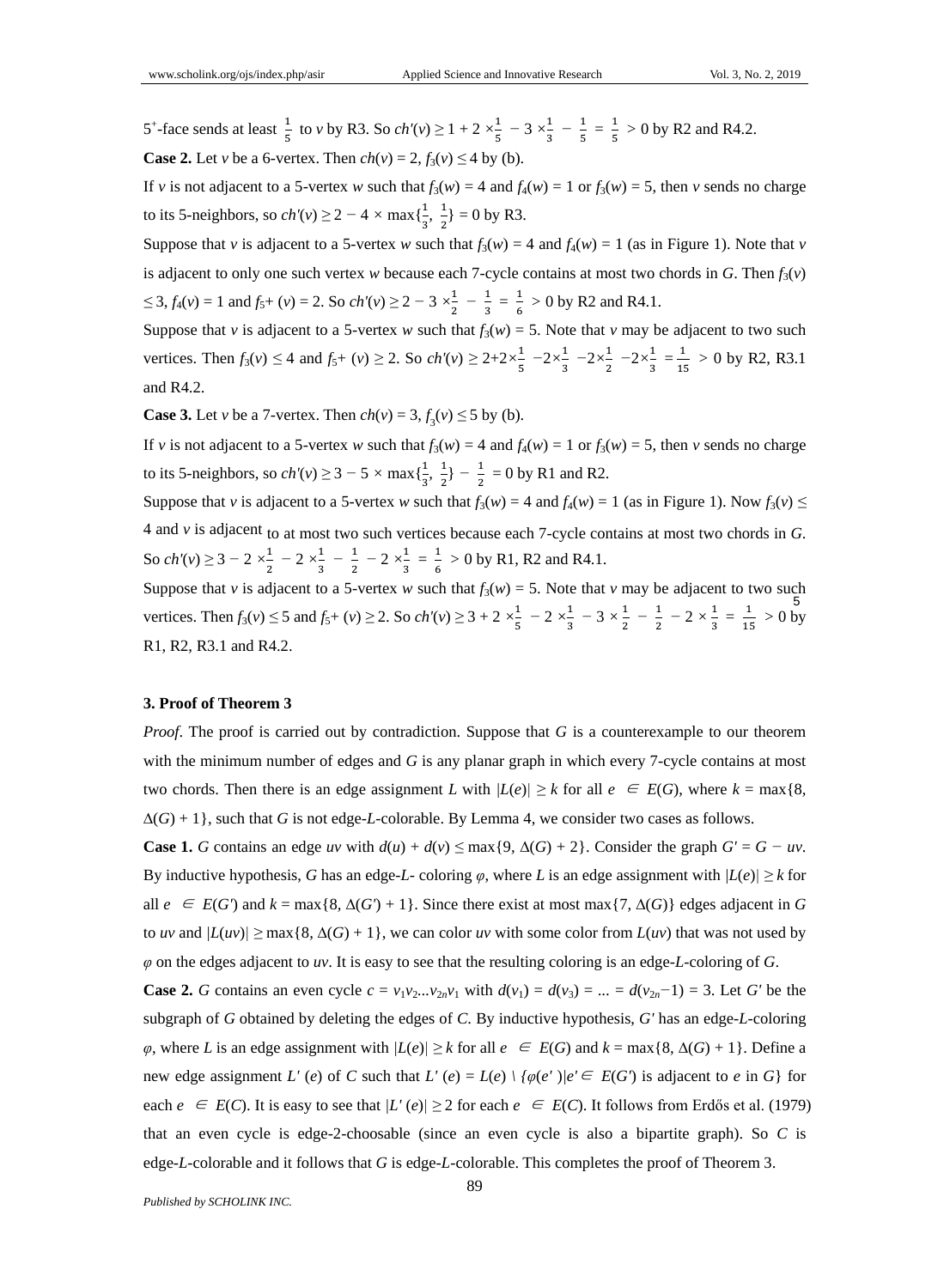#### **Acknowledgements**

This work was partially supported by Shandong Provincial Natural Science Foundation, China (No.ZR2017BA009), A project of Shandong province higher educational Science and Technology Program (No.J17KA168) and Talent introduction research project of Shangdong Woman's University (No.2016YJRC12).

### **References**

- Bollobas, B., & Harris, A. J. (1985). List-colourings of graphs. *Graph Comb.*, *1*, 115-127. https://doi.org/10.1007/BF02582936
- Bonamy, M. (2015). Planar graphs with ∆ *≥* 8 are(∆ + 1)-edge-choosable. *SIAM J Discrete Math*, *29*, 1735-1763. https://doi.org/10.1137/130927449
- Borodin, O. V., Kostochka, A. V., & Woodall. D. R. (1997). List edge and list total colourings of multigraphs. *J. Comb. Theory Ser. B.*, *71*, 184-204. https://doi.org/10.1006/jctb.1997.1780
- Ca, J. S., Ge, L. S., Zhang, X., & Liu, G. Z. (2011). Edge-choosability of planar graphs without chordal 7-cycles. *Ars Combinatoria*, *100*, 169-176.
- Erdős, P., Rubin, A. L., & Taylor, H. (1979). Choosability in graphs. *Congr Numer*, *26*, 125-157.
- Galvin, F. (1995). The list chromatic index of a bipartite multigraph. *J. Comb. Theory Ser. B.*, *63*, 153-158. https://doi.org/10.1006/jctb.1995.1011
- Haggkvist, R., & Chetwynd A. (1992). Some upper bounds on the total and list chromatic numbers of multi graphs. *J. Graph Theory*, *16*, 503-516. https://doi.org/10.1002/jgt.3190160510
- Haggkvist, R., & Janssen, J. (1997). New bounds on the list-chromatic index of the complete graph and other simple graphs. *Comb. Probab. Comput.*, *6*, 295-313. https://doi.org/10.1017/S0963548397002927
- Harris, A. J. (n.d.). *Problems and conjectures in extremal graph theory* (Ph.D. Dissertation). Cambridge University, UK.
- Hou, J. F., Liu, G. Z., & Cai, J. S. (2009). Edge-choosability of planar graphs without adjacent triangles or without 7-cycles. *Discrete Math*, *309*, 77-84. https://doi.org/10.1016/j.disc.2007.12.046
- Juvan, M., Mohar, B., & Srekovski, R. (1999). Graphs of degree 4 are 5-choosable. *J Graph Theory*, *32*, 250-262. https://doi.org/10.1002/(SICI)1097-0118(199911)32:3%3C250::AID-JGT5%3E3.0.CO; 2-R
- Kostochka, A. V. (1992). List edge chromatic number of graphs with large girth. *Discrete Math*, *101*, 189-201. https://doi.org/10.1016/0012-365X(92)90602-C
- Ma, Q. L., Wang, J. H., Cai, J. S., & Zhang, S. M. (2011). A note on edge-choosability of planar graphs without intersecting 4-cycles. *J Appl Math Comput*, *36*, 367-372. https://doi.org/10.1007/s12190-010-0408-5
- Wang, H. Y., & Wu, J. L. (2018). List-edge-coloring of planar graphs without 6-cycles with three chords, *J Comb Optim*, *35*, 555-562. https://doi.org/10.1007/s10878-017-0193-2